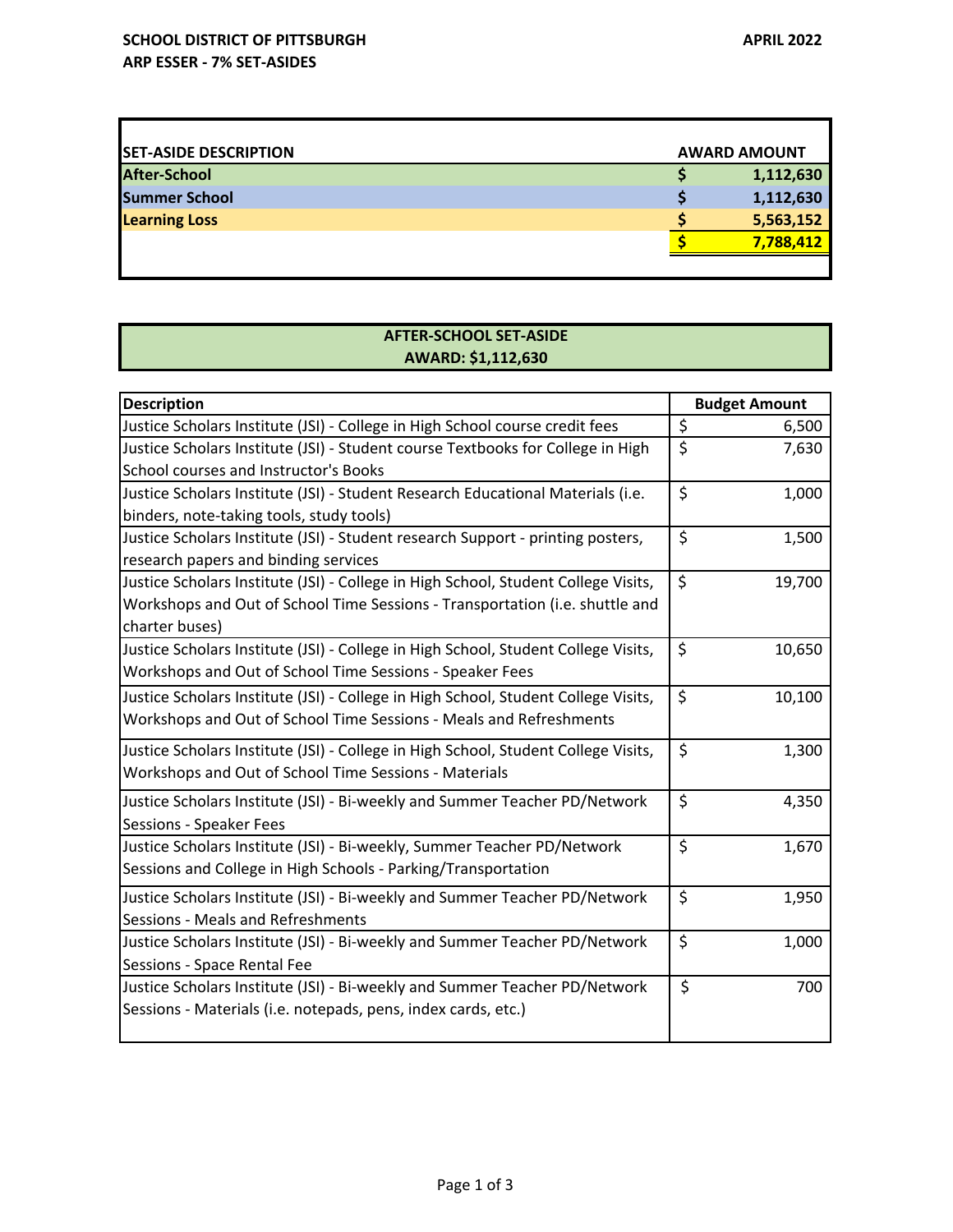#### **SCHOOL DISTRICT OF PITTSBURGH APRIL 2022 ARP ESSER ‐ 7% SET‐ASIDES**

| AFTER-SCHOOL SET-ASIDE cont.                                                  |    |         |  |
|-------------------------------------------------------------------------------|----|---------|--|
| Justice Scholars Institute (JSI) - Scholars and Family Engagement Events -    | \$ | 3,000   |  |
| Space Rental Fee                                                              |    |         |  |
| Justice Scholars Institute (JSI) - Scholars and Family Engagement Events -    | \$ | 4,000   |  |
| Transportation                                                                |    |         |  |
| Justice Scholars Institute (JSI) - Scholars and Family Engagement Events -    | \$ | 2,500   |  |
| <b>Materials</b>                                                              |    |         |  |
| Justice Scholars Institute (JSI) - Scholars and Family Engagement Events -    | \$ | 6,000   |  |
| <b>Meals and Refreshments</b>                                                 |    |         |  |
| Saving Our Sons and Daughters - Consultant Fees - focus on teaching students  | \$ | 269,000 |  |
| how to resolve conflict and develop coping skills using restorative           |    |         |  |
| circle/practices, art, therapy, yoga, and mindfulness after being traumatized |    |         |  |
| by violence                                                                   |    |         |  |
| <b>Enrichment Providers - Consultant Fees</b>                                 | \$ | 493,521 |  |
| Additional Before/After School Supports - Staff Salaries for After School     | \$ | 165,600 |  |
| Programming                                                                   |    |         |  |
| Additional Before/After School Supports - Mandatory Benefits for Staff        | \$ | 43,993  |  |
| Salaries for After School Programming                                         |    |         |  |
| Indirect Costs                                                                | \$ | 56,966  |  |

**TOTAL ‐ AFTER‐SCHOOL SET‐ASIDE 1,112,630 \$** 

| <b>SUMMER SCHOOL SET-ASIDE</b> |  |
|--------------------------------|--|
| AWARD: \$1,112,630             |  |

| <b>Description</b>                    | <b>Budget Amount</b> |  |
|---------------------------------------|----------------------|--|
| Staff salaries for summer school      | 833,298              |  |
| Mandatory benefits for staff salaries | 222,366              |  |
| <b>Indirect Costs</b>                 | 56,966               |  |

**TOTAL - SUMMER SCHOOL SET-ASIDE**  $\frac{1}{5}$  **<b>1,112,630** 

### **AWARD: \$5,563,152 LEARNING LOSS SET‐ASIDE**

| Description - Social and Emotional Learning                         | <b>Budget Amount</b> |  |
|---------------------------------------------------------------------|----------------------|--|
| American School Counselor Association (ASCA)Training - Professional | 48,000               |  |
| Development - Consultant Fee                                        |                      |  |
| Therapy Supports - Consultants                                      | 998,532              |  |
| Association of Black Psychologists Training - Staff Salaries        | 51,315               |  |